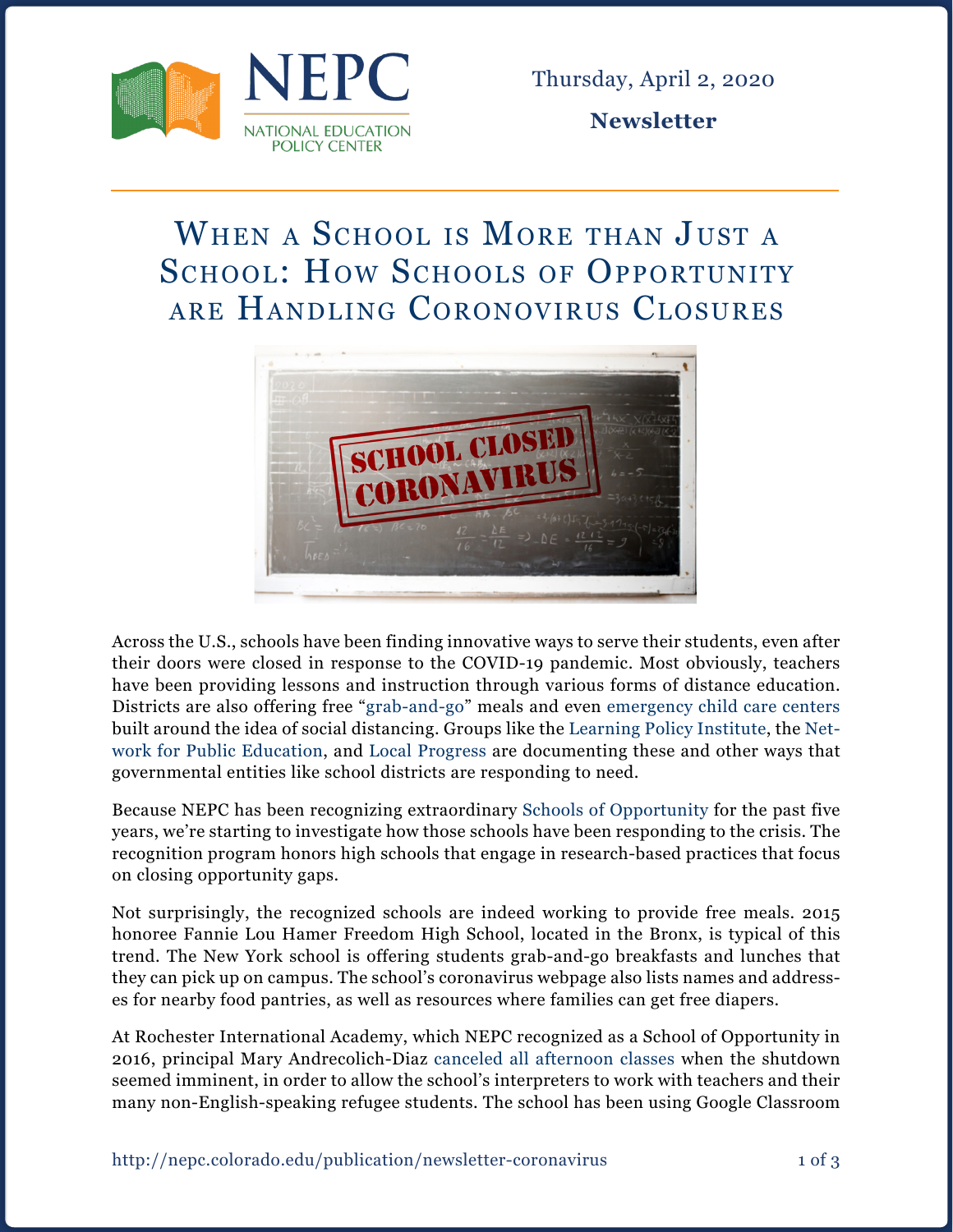and Chromebooks to continue instruction, using district-provided home Wi-Fi.

For Andrecolich-Diaz, the first goal was simply to guarantee the students could access schoolwork. But she also wanted to make sure that the school's students could pass along health information to their families regarding the Coronavirus crisis. Many of those families are refugees who may be illiterate even in their own languages, adding to their vulnerable status. In the case of refugees from countries such as Burma, Nepal, and Somalia, some families were also unable to understand broadcast news media accounts that, if not in English, are typically only offered in one other language: Spanish.

Like the Rochester school, most Schools of Opportunity serve large numbers of students living in poverty – students for whom school is not just a learning experience, but a lifeline. Accordingly, these schools typically provide services like food pantries and health care that extend well beyond the classroom, a practice that is critical to closing opportunity gaps. They also serve large numbers of English learners and students with disabilities, as well as students who are, or whose family members are, without documentation. So the closures have the potential to hit their students especially hard.

Yet, like so many of their peers around the country, Schools of Opportunity educators have found ways to continue to help their students access needed assistance. As another example, Leland & Gray Union Middle & High School, also a 2016 honoree, is making mental health counselors available via email, Google Hangouts, and telephone.

"While we won't be in our offices for you to drop by whenever you need, we are available," they wrote in a heartfelt message on the [Townshend, Vermont school's website:](https://www.lelandandgray.org/)

Just as when we are in school, you can come to us with anything: If you are struggling with academics (either the content or the format of learning), please let us know. If you are having a tough day and want to talk about it or take a break from the stress, let us know. If you are having a tough time with family or friends, let us know. If you are lonely, let us know (we probably are too!). If you just want to say hi, please do!

At 2018-2019 honoree Casco Bay High School in Portland, Maine, teachers are trying to maintain a sense of togetherness and community by moving daily "crew" meetings online. The purpose of these small groups – who remain together throughout a student's four years at the school – is to develop a sense of community by connecting faculty members with students and students with one another, helping students plan for the future, and engaging in civil dialogue about important current events.

In addition to translating documents into their students' home languages, Schools of Opportunity also "translate" curricula and other material into culturally relevant messages. This is evident in the schools' messaging in this very stressful and uncertain time. For instance, on [a letter on the school website,](https://4.files.edl.io/39b6/03/13/20/044416-8cb31636-0c3b-40b0-ac9a-0096748e8fa5.pdf) the leadership team of the Native American Community Academy in Albuquerque, New Mexico, which was honored in 2018-19, draws upon values shared by its many Native American students: "Remember that we come from a legacy of resiliency and strength both from our land and ancestors. During these three weeks, we ask that we come together as a community to support each other."